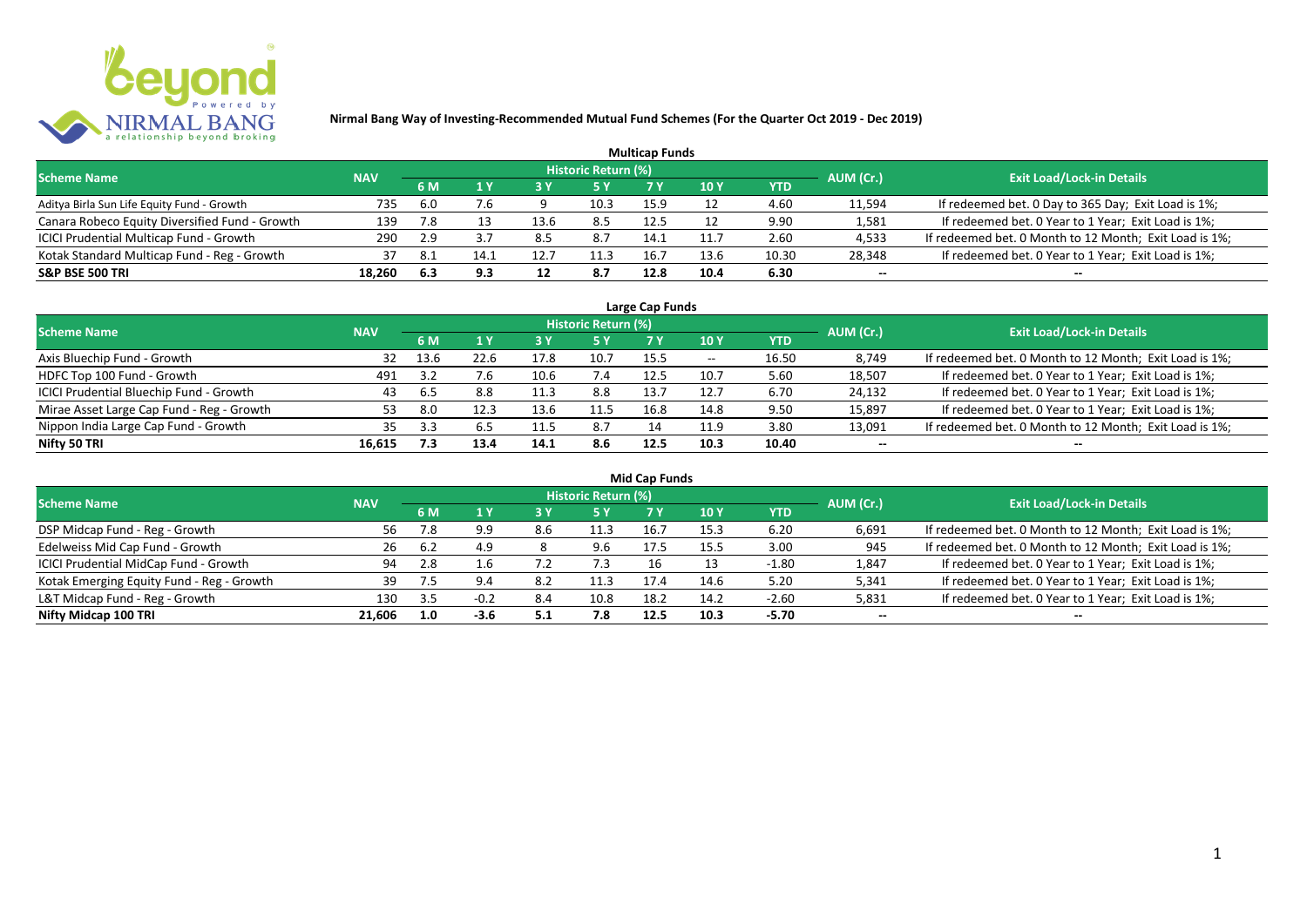

|                                                  |            |      |      |      |                            | Large & Midcap |               |      |           |                                                     |
|--------------------------------------------------|------------|------|------|------|----------------------------|----------------|---------------|------|-----------|-----------------------------------------------------|
| <b>Scheme Name</b>                               | <b>NAV</b> |      |      |      | <b>Historic Return (%)</b> |                |               |      | AUM (Cr.) | <b>Exit Load/Lock-in Details</b>                    |
|                                                  |            | 6 M  |      |      | 5 Y                        |                | $\sqrt{10}$ Y | YTD  |           |                                                     |
| Canara Robeco Emerging Equities - Growth         | 94         | 43   | 8.4  |      | 12.3                       | 20.3           | 18.9          | 5.30 | 5,235     | If redeemed bet. 0 Year to 1 Year; Exit Load is 1%; |
| Invesco India Growth Opportunities Fund - Growth | 36         | 10.7 | 12.8 | 14.2 | 10.7                       | 15.3           | 12.8          | 9.10 | 1,991     | If redeemed bet. 0 Year to 1 Year; Exit Load is 1%; |
| Principal Emerging Bluechip Fund - Growth        | 105        | 6.5  |      | 9.9  | 11.2                       | 18.6           |               | 3.70 | 2,261     | If redeemed bet. 0 Year to 1 Year; Exit Load is 1%; |
| NIFTY Large Midcap 250 TRI                       | 7.219      | 5.4  | 6.3  | 11.1 | 9.7                        | 14.2           | 11.4          | 3.20 | $-$       | $- -$                                               |

| <b>Focused Funds</b>             |            |      |      |      |                            |      |       |       |           |                                                        |  |  |
|----------------------------------|------------|------|------|------|----------------------------|------|-------|-------|-----------|--------------------------------------------------------|--|--|
| <b>Scheme Name</b>               | <b>NAV</b> |      |      |      | <b>Historic Return (%)</b> |      |       |       | AUM (Cr.) | <b>Exit Load/Lock-in Details</b>                       |  |  |
|                                  |            | 6 M  | 1 V  |      | 5 Y                        | 7 V  | 10 Y  | YTD   |           |                                                        |  |  |
| Axis Focused 25 Fund - Growth    | 30         | 15.3 | 19.2 |      | 13.1                       |      | $- -$ | 13.40 | 8.800     | If redeemed bet. 0 Month to 12 Month; Exit Load is 1%; |  |  |
| SBI Focused Equity Fund - Growth | 148        | ۵.י  | 17.9 | 12.8 | 12.1                       | 14.8 |       | 12.30 | 6,125     | If redeemed bet. 0 Year to 1 Year; Exit Load is 1%;    |  |  |
| <b>S&amp;P BSE 500 TRI</b>       | 18.260     | 6.3  | 9.3  |      | 8.7                        | 12.8 | 10.4  | 6.30  | $- -$     | $- -$                                                  |  |  |

| <b>Small Cap Funds</b>                         |            |        |        |                            |      |                          |       |            |           |                                                     |  |  |  |
|------------------------------------------------|------------|--------|--------|----------------------------|------|--------------------------|-------|------------|-----------|-----------------------------------------------------|--|--|--|
| <b>Scheme Name</b>                             | <b>NAV</b> |        |        | <b>Historic Return (%)</b> |      |                          |       |            | AUM (Cr.) | <b>Exit Load/Lock-in Details</b>                    |  |  |  |
|                                                |            | 6 M    |        |                            | 5 Y  | 7V                       | 10Y   | <b>YTD</b> |           |                                                     |  |  |  |
| Franklin India Smaller Companies Fund - Growth | 49         | $-5.1$ |        |                            |      | 17.3                     | 15    | $-7.10$    | 7,031     | If redeemed bet. 0 Year to 1 Year; Exit Load is 1%; |  |  |  |
| HDFC Small Cap Fund - Growth                   | 38         | $-6.2$ | $-8.3$ |                            | 9.4  | 14.4                     |       | -9.60      | 9,137     | If redeemed bet. 0 Year to 1 Year; Exit Load is 1%; |  |  |  |
| L&T Emerging Businesses Fund - Reg - Growth    | 23         | $-2.5$ | $-7.6$ |                            |      | $\overline{\phantom{a}}$ | $- -$ | $-9.50$    | 6,112     | If redeemed bet. 0 Year to 1 Year; Exit Load is 1%; |  |  |  |
| SBI Small Cap Fund - Growth                    |            | 8.9    | 8.8    | 12.6                       | 16.5 | 23.7                     | 18.1  | 6.40       | 2,915     | If redeemed bet. 0 Year to 1 Year; Exit Load is 1%; |  |  |  |
| Nifty Smallcap 100 TRI                         | 6.981      | $-5.9$ | -8.4   | $-0.4$                     | 2.7  | 8.2                      |       | $-10.90$   | $- -$     | $- -$                                               |  |  |  |

## **ELSS Schemes (Tax Saving u/s 80-C)**

| <b>Scheme Name</b>                            | <b>NAV</b> |             |      | <b>Historic Return (%)</b> |              |       |            |         | AUM (Cr.) | <b>Exit Load/Lock-in Details</b> |
|-----------------------------------------------|------------|-------------|------|----------------------------|--------------|-------|------------|---------|-----------|----------------------------------|
|                                               |            | 6 M         |      |                            | <b>5Y</b>    | 7 V   | <b>10Y</b> | YTD     |           |                                  |
| Aditya Birla Sun Life Tax Relief 96 - Growth  | 32         | -4.8        |      | 10.9                       | 10.7         | 15.9  | 11.7       | 1.80    | 9,814     | Nil                              |
| Axis Long Term Equity Fund - Growth           | 49         | 14.6        | 19.2 | 15.6                       | 12           | 19.2  | $- -$      | 13.90   | 21,492    | Nil                              |
| IDFC Tax Advantage (ELSS) Fund - Reg - Growth | 54         | 0.6         |      | 9.7                        | 8.9          | 14.4  | 12.4       | $-0.10$ | 2,053     | Nil                              |
| Invesco India Tax Plan - Growth               |            | $Q$ $\zeta$ | 10.7 | 12.2                       | 10.2         | 15.8  |            | 7.50    | 962       | Nil                              |
| Mirae Asset Tax Saver Fund - Reg - Growth     | 19         | 10.6        | 14   | 15.7                       | $-$ – $\sim$ | $- -$ | $- -$      | 10.90   | 2,671     | Nil                              |
| <b>S&amp;P BSE 200 TRI</b>                    | 5.929      | 7.2         | 10.9 | 12.8                       | 9.1          |       | 10.5       | 7.70    | $- -$     | $- -$                            |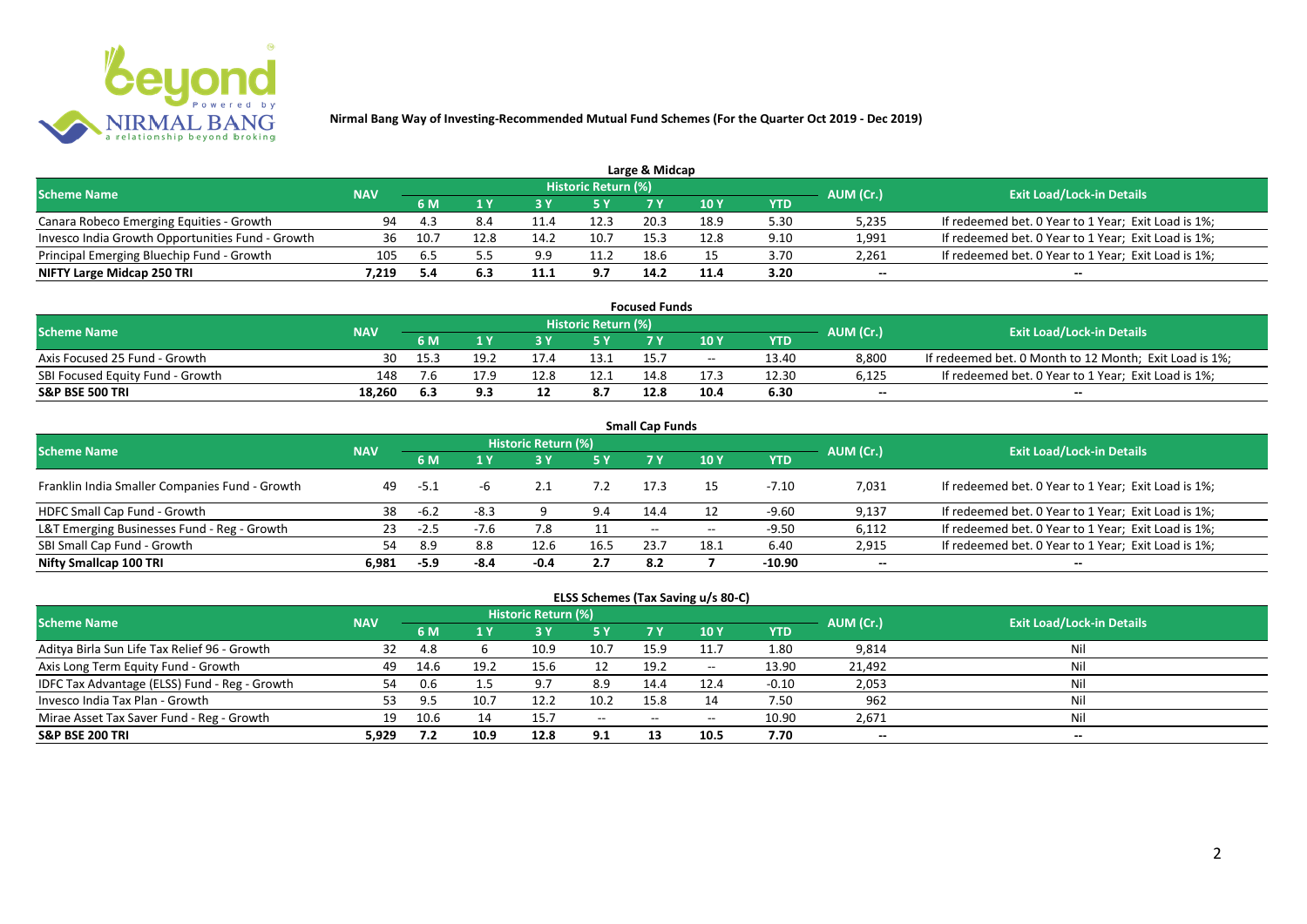

|                                           |            |     |      |                     |      | <b>Contra/Value Fund</b> |      |            |           |                                                     |
|-------------------------------------------|------------|-----|------|---------------------|------|--------------------------|------|------------|-----------|-----------------------------------------------------|
| <b>Scheme Name</b>                        | <b>NAV</b> |     |      | Historic Return (%) |      |                          |      |            | AUM (Cr.) | <b>Exit Load/Lock-in Details</b>                    |
|                                           |            | 6 M |      |                     | 5 Y  |                          | 10Y  | <b>YTD</b> |           |                                                     |
| Kotak India EQ Contra Fund - Reg - Growth | 54         |     | 11.2 | 13.7                | 9.4  | 13.3                     | 11.1 | 7.90       | 875       | If redeemed bet. 0 Year to 1 Year; Exit Load is 1%; |
| Invesco India Contra Fund - Growth        | 48         | 5.5 | b.4  | 12.8                | 10.7 | 16.3                     | 13.1 | 3.20       | 4,486     | If redeemed bet. 0 Year to 1 Year; Exit Load is 1%; |
| UTI Value Opportunities Fund - Growth     | 62         | 6.2 | 8.5  | 9.3                 | 5.3  | 10.3                     | 10.4 | 6.00       | 4,461     | If redeemed bet. 0 Year to 1 Year; Exit Load is 1%; |
| Nippon India Value Fund - Growth          | 73         |     | 6.1  | 9.8                 | 8.3  | 12.3                     | 10.8 | 3.10       | 3,152     | If redeemed bet. 0 Year to 1 Year; Exit Load is 1%; |
| <b>S&amp;P BSE 500 TRI</b>                | 18.260     | 6.3 | 9.3  | ᅭ                   | 8.7  | 12.8                     | 10.4 | 6.30       | $- -$     | $-$                                                 |

| Sector/Thematic                                                           |            |        |        |                            |           |      |            |            |           |                                                        |  |  |  |  |
|---------------------------------------------------------------------------|------------|--------|--------|----------------------------|-----------|------|------------|------------|-----------|--------------------------------------------------------|--|--|--|--|
| Scheme Name                                                               | <b>NAV</b> |        |        | <b>Historic Return (%)</b> |           |      |            |            | AUM (Cr.) | <b>Exit Load/Lock-in Details</b>                       |  |  |  |  |
|                                                                           |            | 6 M    | 1Y     | <b>3 Y</b>                 | <b>5Y</b> | 7 Y  | <b>10Y</b> | <b>YTD</b> |           |                                                        |  |  |  |  |
| Canara Robeco Consumer Trends Fund - Reg -<br>Growth                      | 43         | 15.1   | 20.9   | 15.2                       | 12.8      | 16   | 15.2       | 13.30      | 373       | If redeemed bet. 0 Year to 1 Year; Exit Load is 1%;    |  |  |  |  |
| Mirae Asset Great Consumer Fund - Growth                                  | 37         | 12.8   | 14.1   | 16.2                       | 12.2      | 16.3 | $- -$      | 7.60       | 931       | If redeemed bet. 0 Year to 1 Year; Exit Load is 1%;    |  |  |  |  |
| <b>ICICI Prudential Technology Fund - Growth</b>                          | 57         | $-1.6$ | $-1.1$ | 15.8                       | 7.5       | 17   | 16.1       | 0.50       | 422       | If redeemed bet. 0 Day to 15 Day; Exit Load is 1%;     |  |  |  |  |
| Nippon India Pharma Fund - Growth                                         | 146        | 2.3    | $-4.5$ | 1.1                        | 3.2       | 11.9 | 14.5       | $-2.30$    | 2,430     | If redeemed bet. 0 Year to 1 Year; Exit Load is 1%;    |  |  |  |  |
| BNP Paribas India Consumption Fund - Reg - Growth                         | 13         | 14.8   | 22.6   | $- -$                      | $- -$     | $-$  | $- -$      | 14.90      | 441       | If redeemed bet. 0 Month to 12 Month; Exit Load is 1%; |  |  |  |  |
| ICICI Prudential Banking and Financial Services Fund -<br>Retail - Growth | 66         | 5.7    | 16.2   | 13.5                       | 13.9      | 17.8 | 16.3       | 8.90       | 3,445     | If redeemed bet. 0 Day to 15 Day; Exit Load is 1%;     |  |  |  |  |
| <b>S&amp;P BSE 500 TRI</b>                                                | 18.260     | 6.3    | 9.3    | 12                         | 8.7       | 12.8 | 10.4       | 6.30       | --        | --                                                     |  |  |  |  |

| <b>Dynamic Asset Allocation Funds</b>                      |            |           |      |                            |                          |                          |                          |            |           |                                                          |  |  |  |
|------------------------------------------------------------|------------|-----------|------|----------------------------|--------------------------|--------------------------|--------------------------|------------|-----------|----------------------------------------------------------|--|--|--|
| Scheme Name                                                | <b>NAV</b> |           |      | <b>Historic Return (%)</b> |                          |                          |                          |            |           | <b>Exit Load/Lock-in Details</b>                         |  |  |  |
|                                                            |            | <b>6M</b> | 1 Y  | 3 Y                        | 5 Y                      | <b>7Y</b>                | <b>10Y</b>               | <b>YTD</b> | AUM (Cr.) |                                                          |  |  |  |
| ICICI Prudential Balanced Advantage Fund - Reg -<br>Growth | 37         | 7.3       | 11.8 | 9.7                        |                          | 12.4                     | 12.2                     | 8.90       | 28,287    | If redeemed bet. 0 Year to 1 Year; Exit Load is 1%;      |  |  |  |
| Invesco India Dynamic Equity Fund - Growth                 | 30         | 5.6       | 10.7 | 9.8                        | 7.8                      | 12.3                     | 10.5                     | 8.50       | 924       | If redeemed bet. 0 Month to 3 Month; Exit Load is 0.25%; |  |  |  |
| Nippon India Balanced Advantage Fund - Growth              | 93         | 3.8       |      | 9.8                        | 7.6                      | 11.9                     | 10.8                     | 6.50       | 2,495     | If redeemed bet. 0 Month to 12 Month; Exit Load is 1%;   |  |  |  |
| SBI Dynamic Asset Allocation Fund - Reg - Growth           | 14         | 3.3       | 4.3  | 9.3                        | $\overline{\phantom{a}}$ | $\overline{\phantom{a}}$ | $\overline{\phantom{a}}$ | 3.70       | 683       | If redeemed bet. 0 Month to 12 Month; Exit Load is 1%;   |  |  |  |
| NIFTY 50 Hybrid Composite Debt 65:35 Index                 | 10,349     | 7.4       | 13.4 | 11.8                       | 8.8                      | 11.3                     | 9.8                      | 10.40      | $- -$     | $- -$                                                    |  |  |  |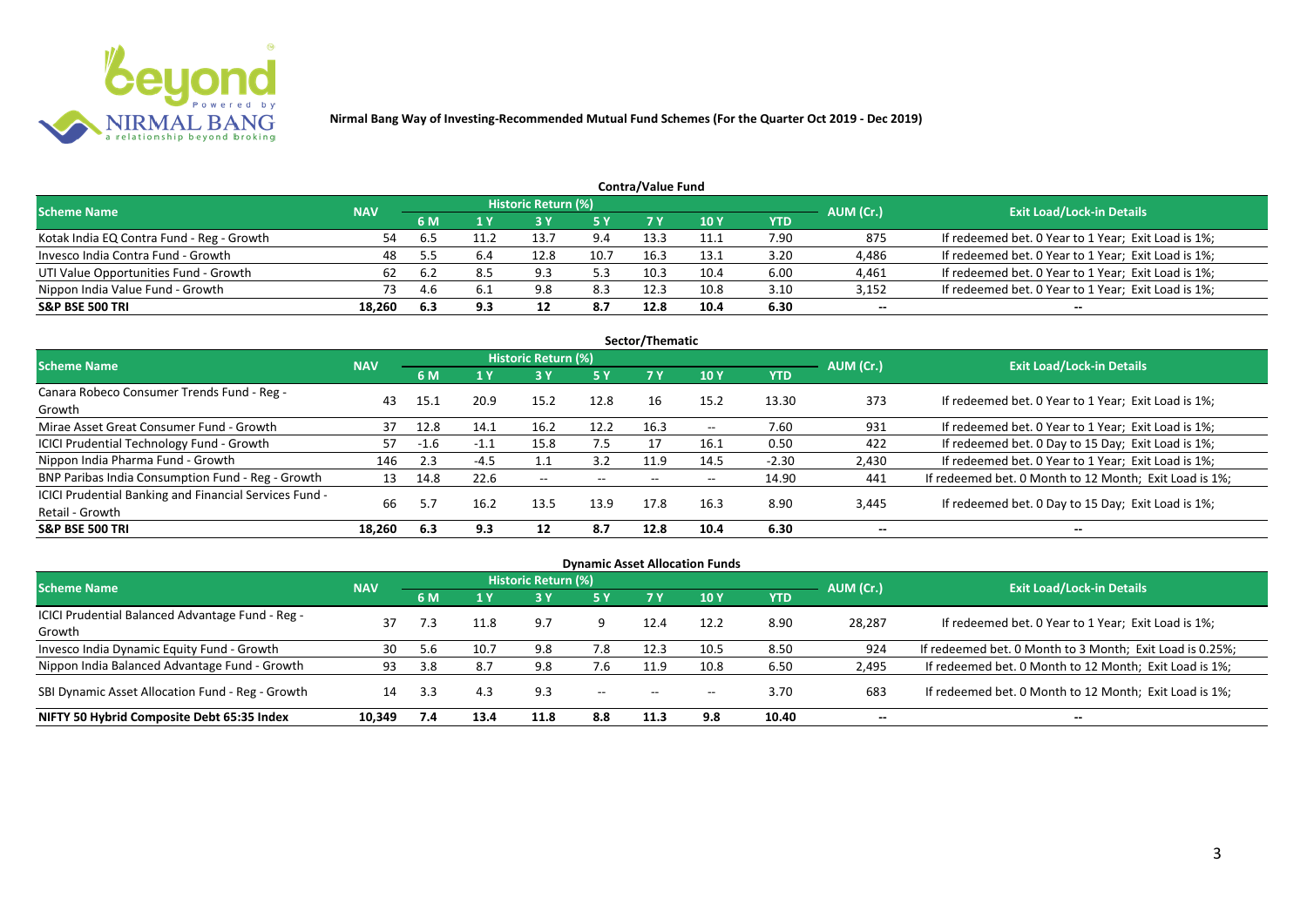

| <b>Hybrid Aggressive</b>                        |            |     |      |                            |           |                          |                 |            |           |                                                        |  |  |  |  |
|-------------------------------------------------|------------|-----|------|----------------------------|-----------|--------------------------|-----------------|------------|-----------|--------------------------------------------------------|--|--|--|--|
| <b>Scheme Name</b>                              | <b>NAV</b> |     |      | <b>Historic Return (%)</b> |           |                          |                 |            | AUM (Cr.) | <b>Exit Load/Lock-in Details</b>                       |  |  |  |  |
|                                                 |            | 6 M | 1 Y  | <b>3 Y</b>                 | <b>5Y</b> | 7 Y                      | 10 <sub>Y</sub> | <b>YTD</b> |           |                                                        |  |  |  |  |
| HDFC Hybrid Equity Fund - Growth                | 54         | ن 5 | 7.8  | b.b                        | 4.9       | 10.2                     | 8.5             | 5.00       | 21,087    | If redeemed bet. 0 Year to 1 Year; Exit Load is 1%;    |  |  |  |  |
| ICICI Prudential Equity & Debt Fund - Growth    | 135        | 4.2 | 6.5  | 9.1                        |           | 14.2                     | 13.4            | 5.60       | 23,950    | If redeemed bet. 0 Year to 1 Year; Exit Load is 1%;    |  |  |  |  |
| Mirae Asset Hybrid - Equity Fund - Reg - Growth | 15         |     |      | 11.6                       | $- -$     | $\overline{\phantom{a}}$ |                 | 8.80       | 2,809     | If redeemed bet. 0 Year to 1 Year; Exit Load is 1%;    |  |  |  |  |
| SBI Equity Hybrid Fund - Growth                 | 142        | 8.5 | 15.1 | 10.6                       | 10.3      | 14.7                     |                 | 10.70      | 30,907    | If redeemed bet. 0 Month to 12 Month; Exit Load is 1%; |  |  |  |  |
| Canara Robeco Equity Hybrid Fund - Growth       | 165        |     | 12.2 | 10.5                       | 9.6       | 13.4                     | 12.6            | 9.70       | 2,607     | If redeemed bet. 0 Year to 1 Year; Exit Load is 1%;    |  |  |  |  |
| NIFTY 50 Hybrid Composite Debt 65:35 Index      | 10,349     | 7.4 | 13.4 | 11.8                       | 8.8       | 11.3                     | 9.8             | 10.40      | $- -$     | --                                                     |  |  |  |  |

| <b>Arbitrage Fund</b>                      |            |     |   |                            |     |  |  |            |           |                                                          |  |  |  |
|--------------------------------------------|------------|-----|---|----------------------------|-----|--|--|------------|-----------|----------------------------------------------------------|--|--|--|
| <b>Scheme Name</b>                         | <b>NAV</b> |     |   | <b>Historic Return (%)</b> |     |  |  |            | AUM (Cr.) | <b>Exit Load/Lock-in Details</b>                         |  |  |  |
|                                            |            | 1 M | M | ና M                        | 1 V |  |  | <b>YTD</b> |           |                                                          |  |  |  |
| IDFC Arbitrage Fund - Reg - Growth         | 24         |     |   |                            |     |  |  | 6.60       | 10,891    | If redeemed bet. 0 Month to 1 Month; Exit Load is 0.25%; |  |  |  |
| Kotak Equity Arbitrage Fund - Reg - Growth | 28         |     |   |                            |     |  |  | 6.50       | 16,198    | If redeemed bet. 0 Day to 30 Day; Exit Load is 0.25%;    |  |  |  |
| Nippon India Arbitrage Fund - Growth       | າດ_        |     |   |                            |     |  |  | 6.60       | 9,497     | If redeemed bet. 0 Month to 1 Month; Exit Load is 0.25%; |  |  |  |

| <b>Equity Saver</b>                      |            |     |      |                     |                                       |                          |       |      |       |                                                        |  |  |  |
|------------------------------------------|------------|-----|------|---------------------|---------------------------------------|--------------------------|-------|------|-------|--------------------------------------------------------|--|--|--|
| <b>Scheme Name</b>                       | <b>NAV</b> |     |      | Historic Return (%) |                                       |                          |       |      |       | <b>Exit Load/Lock-in Details</b>                       |  |  |  |
|                                          |            | 6 M |      |                     | AUM (Cr.)<br>10Y<br>7 V<br><b>YTD</b> |                          |       |      |       |                                                        |  |  |  |
| Axis Equity Saver Fund - Reg - Growth    |            | 5.6 | 10.1 | 8.7                 | $ -$                                  | $- -$                    | $-$   | 7.70 | 805   | If redeemed bet. 0 Month to 12 Month; Exit Load is 1%; |  |  |  |
| <b>HDFC Equity Savings Fund - Growth</b> |            | 3.0 |      |                     | 7.6                                   | 8.8                      | 8.9   | 4.60 | 4,732 | If redeemed bet. 0 Year to 1 Year; Exit Load is 1%;    |  |  |  |
| Kotak Equity Savings Fund - Reg - Growth |            |     | 8.7  | 8.3                 | 7.7                                   | $\overline{\phantom{a}}$ | $- -$ | 6.70 | 1,908 | If redeemed bet. 0 Year to 1 Year; Exit Load is 1%;    |  |  |  |
| CRISIL Hybrid 50+50 - Moderate Index*    |            |     |      |                     | $- -$                                 |                          | --    |      | $- -$ |                                                        |  |  |  |

| <b>Liquid Funds</b>              |            |            |     |                     |     |     |            |                 |           |                                  |  |  |  |
|----------------------------------|------------|------------|-----|---------------------|-----|-----|------------|-----------------|-----------|----------------------------------|--|--|--|
| <b>Scheme Name</b>               | <b>NAV</b> |            |     | Historic Return (%) |     |     | <b>YTM</b> | Avg             | AUM (Cr.) | <b>Exit Load/Lock-in Details</b> |  |  |  |
|                                  |            | <b>1 W</b> | 2 W | 1 M                 | 3M  | 1 Y |            | <b>Maturity</b> |           |                                  |  |  |  |
| Axis Liquid Fund - Growth        | 2.148      | 5.3        |     |                     | 5.6 |     | 5.69       | $\sim$          | 30,068    | *Ref Footnote                    |  |  |  |
| IDFC Cash Fund - Reg - Growth    | 2.344      |            |     |                     | 5.3 |     | 5.13       | 0.04            | 13,603    | *Ref Footnote                    |  |  |  |
| Kotak Liquid Fund - Reg - Growth | 3.921      | 53         |     |                     | 5.5 |     | 5.29       | 0.11            | 26,459    | *Ref Footnote                    |  |  |  |
| <b>CRISIL Liquid Fund Index</b>  | $- -$      | 5.7        |     | J.U                 | 5.9 | $-$ | --         | $- -$           | $- -$     | $- -$                            |  |  |  |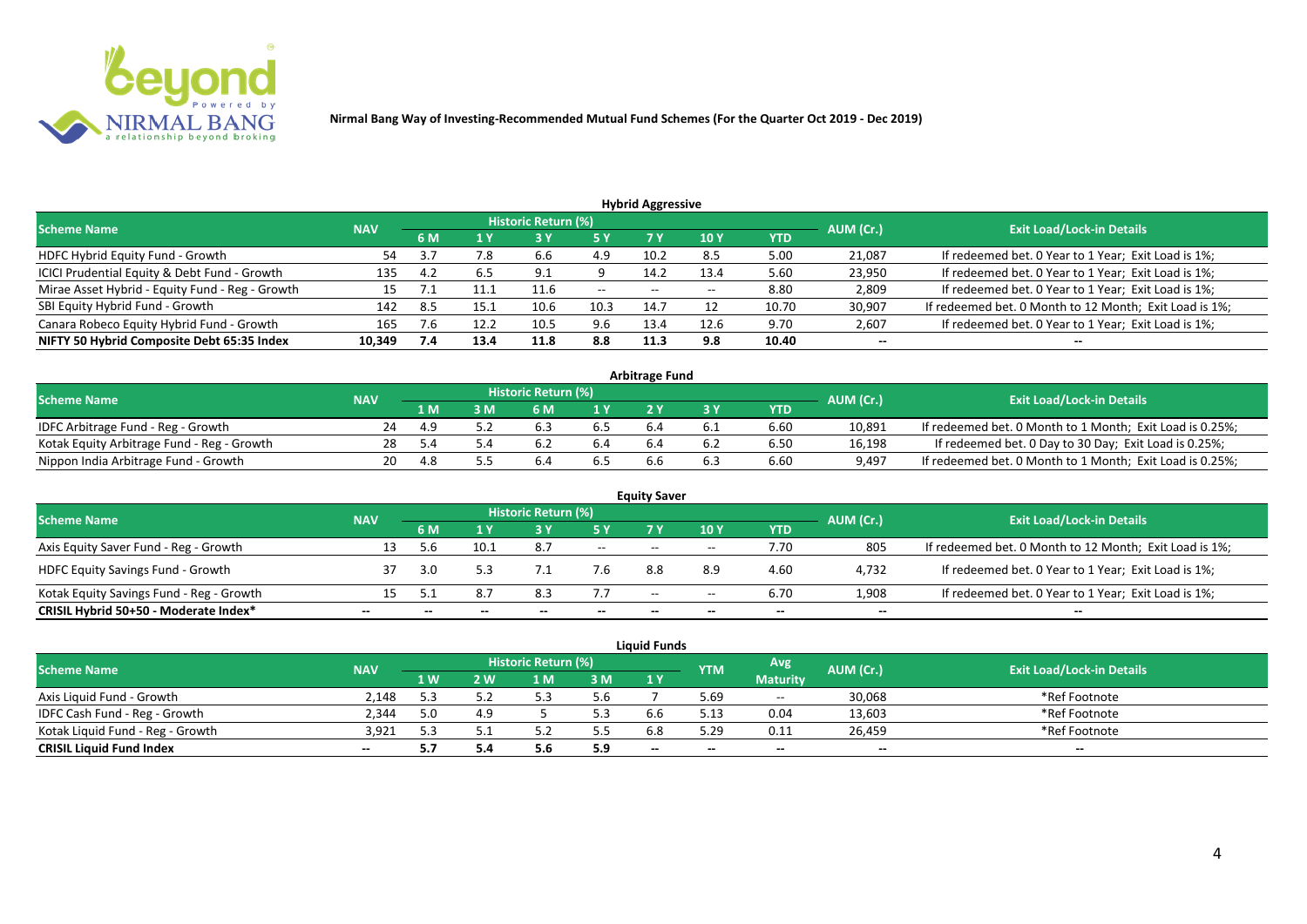

| <b>Ultra Short Fund</b>                       |            |     |                                                              |       |        |                                  |       |                 |       |       |  |  |  |
|-----------------------------------------------|------------|-----|--------------------------------------------------------------|-------|--------|----------------------------------|-------|-----------------|-------|-------|--|--|--|
| <b>Scheme Name</b>                            | <b>NAV</b> |     | <b>Historic Return (%)</b><br>Avg<br>AUM (Cr.)<br><b>YTM</b> |       |        | <b>Exit Load/Lock-in Details</b> |       |                 |       |       |  |  |  |
|                                               |            | 1 M | I M                                                          | 6 M   | 1 Y    | 3 Y                              |       | <b>Maturity</b> |       |       |  |  |  |
| IDFC Ultra Short Term Fund - Reg - Growth     |            | 6.9 |                                                              | 8.2   | 8.5    | $- -$                            | 5.69  | 0.43            | 4,254 | Nil   |  |  |  |
| Sundaram Ultra Short Term Fund - Reg - Growth | 10         | 5.9 | 5.9                                                          | $- -$ | $  \,$ | $\overline{\phantom{a}}$         | 6.32  | $- -$           | 317   | Nil   |  |  |  |
| L&T Ultra Short Term Fund - Growth            | 32         | 6.4 | b.b                                                          | 7.8   | 8.2    |                                  | 5.49  | 0.43            | 2,841 | Nil   |  |  |  |
| <b>NIFTY Ultra Short Duration Debt Index</b>  | 3,966      | 6.9 | 6.7                                                          | 7.8   | 8.3    |                                  | $- -$ | $- -$           | $- -$ | $- -$ |  |  |  |

| <b>Money Market Fund</b>                                   |            |      |     |                     |       |       |            |                 |           |                                  |  |  |  |
|------------------------------------------------------------|------------|------|-----|---------------------|-------|-------|------------|-----------------|-----------|----------------------------------|--|--|--|
| <b>Scheme Name</b>                                         | <b>NAV</b> |      |     | Historic Return (%) |       |       | <b>YTM</b> | Avg             | AUM (Cr.) | <b>Exit Load/Lock-in Details</b> |  |  |  |
|                                                            |            | '1 M | M   | 6 M                 | 1Y    | 3 Y   |            | <b>Maturity</b> |           |                                  |  |  |  |
| Aditya Birla Sun Life Money Manager Fund - Reg -<br>Growth | 263        |      | 6.7 | 8.3                 | 8.5   |       | 5.98       | $- -$           | 10,452    | Nil                              |  |  |  |
| Franklin India Savings Fund - Growth                       | 36         |      |     | 8.9                 |       |       | 6.41       | $- -$           | 3,571     | Nil                              |  |  |  |
| Nippon India Money Market Fund - Growth                    | 2,965      |      |     | 8.3                 | 8.6   |       | 5.39       | 0.29            | 3,549     | Nil                              |  |  |  |
| <b>CRISIL Liquid Fund Index</b>                            | $- -$      | 5.6  | 5.9 | 6.6                 | $- -$ | $- -$ | $- -$      | $- -$           | $- -$     | $- -$                            |  |  |  |

| <b>Short Term Fund</b>                          |            |      |     |                     |      |           |                |                 |           |                                  |  |  |  |
|-------------------------------------------------|------------|------|-----|---------------------|------|-----------|----------------|-----------------|-----------|----------------------------------|--|--|--|
| <b>Scheme Name</b>                              | <b>NAV</b> |      |     | Historic Return (%) |      |           | <b>YTM</b>     | Avg             | AUM (Cr.) | <b>Exit Load/Lock-in Details</b> |  |  |  |
|                                                 |            | 1 M. | 3 M | 6 M                 | 1Y   | <b>3Y</b> |                | <b>Maturity</b> |           |                                  |  |  |  |
| Axis Short Term Fund - Growth                   | 22         | 11.6 | 8.8 | 11.5                | 10.5 |           | 6.89           | $\sim$ $\sim$   | 3,073     | Nil                              |  |  |  |
| HDFC Short Term Debt Fund - Growth              | 22         | 11.4 | 9.1 | 11.2                | 10.3 |           | 7.01           | 2.72            | 8,974     | Nil                              |  |  |  |
| IDFC Bond Fund - Short Term Plan - Reg - Growth | 40         | 12.0 | 9.2 | 11.5                | 10.8 |           | 6.56           | 2.06            | 10,676    | Nil                              |  |  |  |
| Kotak Bond Short Term Fund - Reg - Growth       |            | 10.9 | 8.5 | 11.4                | 10.6 |           | $^{\prime}.18$ | 3.09            | 9,949     | Nil                              |  |  |  |
| L&T Short Term Bond Fund - Reg - Growth         | 19         | 11.3 | 8.8 |                     | 10.4 |           | 6.52           | 2.25            | 4,674     | Nil                              |  |  |  |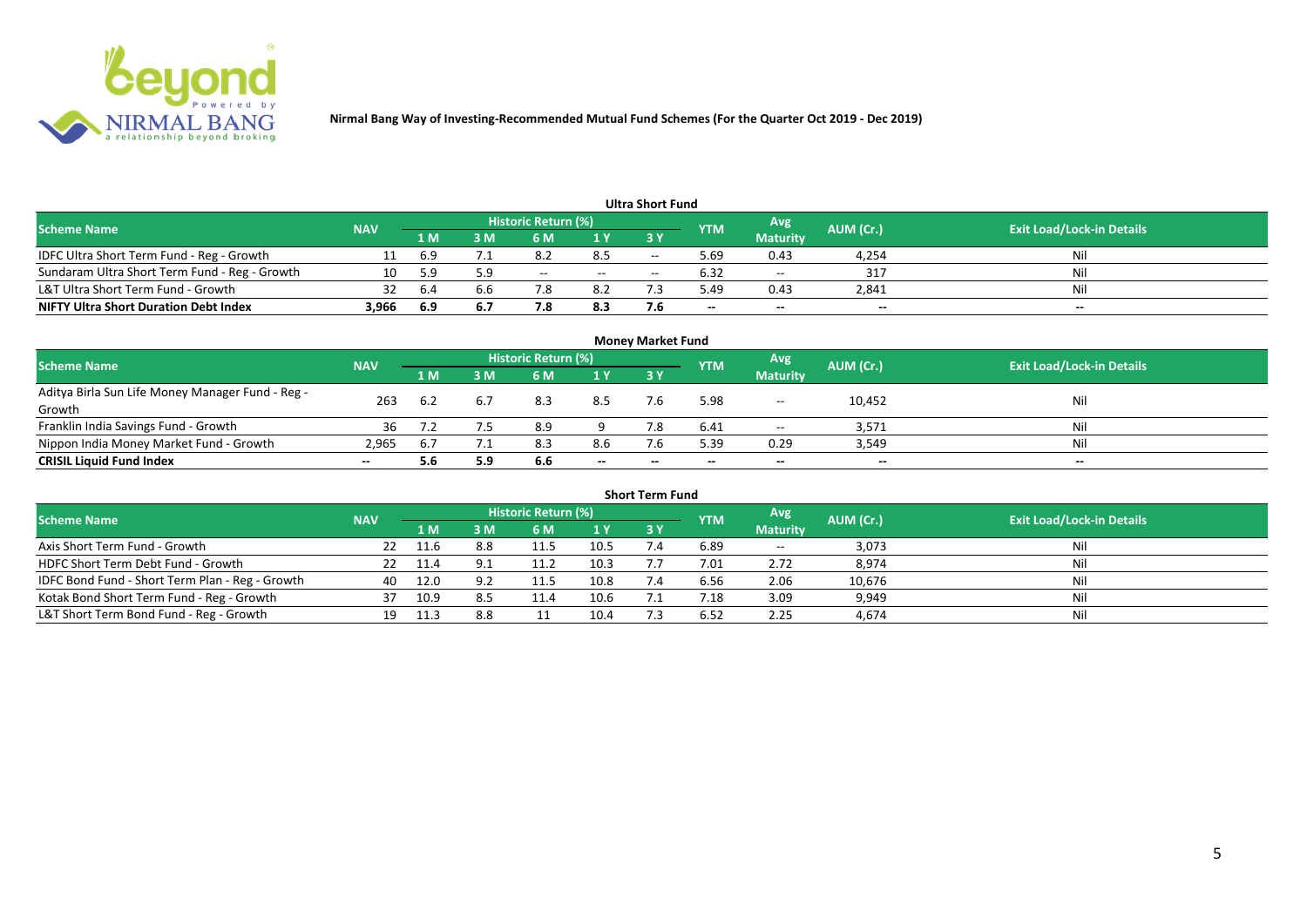

| <b>Low Duration Fund</b>                  |            |     |     |                            |     |     |            |                 |           |                                  |  |  |  |  |
|-------------------------------------------|------------|-----|-----|----------------------------|-----|-----|------------|-----------------|-----------|----------------------------------|--|--|--|--|
| <b>Scheme Name</b>                        | <b>NAV</b> |     |     | <b>Historic Return (%)</b> |     |     | <b>YTM</b> | Avg             | AUM (Cr.) | <b>Exit Load/Lock-in Details</b> |  |  |  |  |
|                                           |            | 1 M | 3 M |                            | 1Y  | 3Y  |            | <b>Maturity</b> |           |                                  |  |  |  |  |
| Axis Treasury Advantage Fund - Growth     | 2.203      | 8.5 |     | $Q \Lambda$                | 9.3 | - - | 6.43       | $- -$           | 3,561     | Ni                               |  |  |  |  |
| Canara Robeco Savings Fund - Reg - Growth |            | 6.9 |     |                            | 8.7 |     | 5.768      | 0.66            | 1,119     | Nil                              |  |  |  |  |
| IDFC Low Duration Fund - Reg - Growth     |            |     |     |                            | 8.9 |     | 5.84       | 0.81            | 4,974     | Nil                              |  |  |  |  |

| <b>Banking &amp; PSU Bond Funds</b>            |            |      |     |                            |      |            |            |                 |           |                                  |  |  |  |
|------------------------------------------------|------------|------|-----|----------------------------|------|------------|------------|-----------------|-----------|----------------------------------|--|--|--|
| <b>Scheme Name</b>                             | <b>NAV</b> |      |     | <b>Historic Return (%)</b> |      |            | <b>YTM</b> | Avg             | AUM (Cr.) | <b>Exit Load/Lock-in Details</b> |  |  |  |
|                                                |            | 1 M  |     | 6 M                        |      | <b>3 Y</b> |            | <b>Maturity</b> |           |                                  |  |  |  |
| HDFC Banking and PSU Debt Fund - Reg - Growth  | 16         | 12.5 | 9.6 |                            | 11.3 |            |            | 2.57            | 3,888     | Nil                              |  |  |  |
| Kotak Banking and PSU Debt Fund - Reg - Growth | 45         | 11.9 | 8.8 |                            |      |            |            | 4.03            | 3,068     | Nil                              |  |  |  |
| IDFC Banking & PSU Debt Fund - Reg - Growth    |            | 13.3 | 10  | 13.9                       |      |            | 6.79       | 3.13            | 11,210    | Nil                              |  |  |  |

| <b>Corporate Bond Funds</b>                         |            |      |     |                            |                |     |      |                 |           |                                                         |  |  |  |
|-----------------------------------------------------|------------|------|-----|----------------------------|----------------|-----|------|-----------------|-----------|---------------------------------------------------------|--|--|--|
| <b>Scheme Name</b>                                  | <b>NAV</b> |      |     | <b>Historic Return (%)</b> |                |     | YTM  | Avg             | AUM (Cr.) | <b>Exit Load/Lock-in Details</b>                        |  |  |  |
|                                                     |            | 1 M  | : M | 6 M                        | 1 <sup>Y</sup> | 3 Y |      | <b>Maturity</b> |           |                                                         |  |  |  |
| ICICI Prudential Corporate Bond Fund - Reg - Growth | 20         | 11.3 | 8.8 | 11.1                       | 10.3           |     | 6.87 | 2.45            | 10,587    | <b>Nil</b>                                              |  |  |  |
| L&T Triple Ace Bond Fund - Reg - Growth             | 50         | 10.3 |     | 16.5                       | 13.8           |     | 7.64 | 8.67            | 1,754     | If redeemed bet. 0 Month to 3 Month; Exit Load is 0.5%; |  |  |  |
| Kotak Corporate Bond Fund - Std - Growth            | 2.623      |      |     | 10.9                       | 10.4           | 8.1 | 6.56 | 1.40            | 3,432     | Nil                                                     |  |  |  |

|                                                   |            |      |     |                            |     | <b>Credit Risk Fund</b> |            |                 |           |                                                           |
|---------------------------------------------------|------------|------|-----|----------------------------|-----|-------------------------|------------|-----------------|-----------|-----------------------------------------------------------|
| <b>Scheme Name</b>                                | <b>NAV</b> |      |     | <b>Historic Return (%)</b> |     |                         | <b>YTM</b> | Avg             | AUM (Cr.) | <b>Exit Load/Lock-in Details</b>                          |
|                                                   |            | 1 M. | I M | 6 M                        | 1 Y | 3 Y                     |            | <b>Maturity</b> |           |                                                           |
| <b>ICICI Prudential Credit Risk Fund - Growth</b> | 21         | 12.2 | 9.7 | 10.1                       | 9.4 |                         | 9.53       | 1.86            | 11,364    | If redeemed bet. 0 Year to 1 Year; Exit Load is 1%;       |
| Kotak Credit Risk Fund - Reg - Growth             |            | 12.2 | 9.9 | 10.4                       | 9.4 |                         | 9.08       | 2.39            | 4,815     | If redeemed bet. 0 Year to 1 Year; Exit Load is 1%;       |
|                                                   |            |      |     |                            |     |                         |            |                 |           | If redeemed bet. 0 Month to 12 Month; Exit Load is 3%; If |
| SBI Credit Risk Fund - Growth                     |            | 9.9  | 8.7 | 8.9                        |     |                         | 9.26       | $- -$           | 5,155     | redeemed bet. 12 Month to 24 Month; Exit Load is 1.5%; If |
|                                                   |            |      |     |                            |     |                         |            |                 |           | redeemed bet. 24 Month to 36 Month; Exit Load is 0.75%;   |